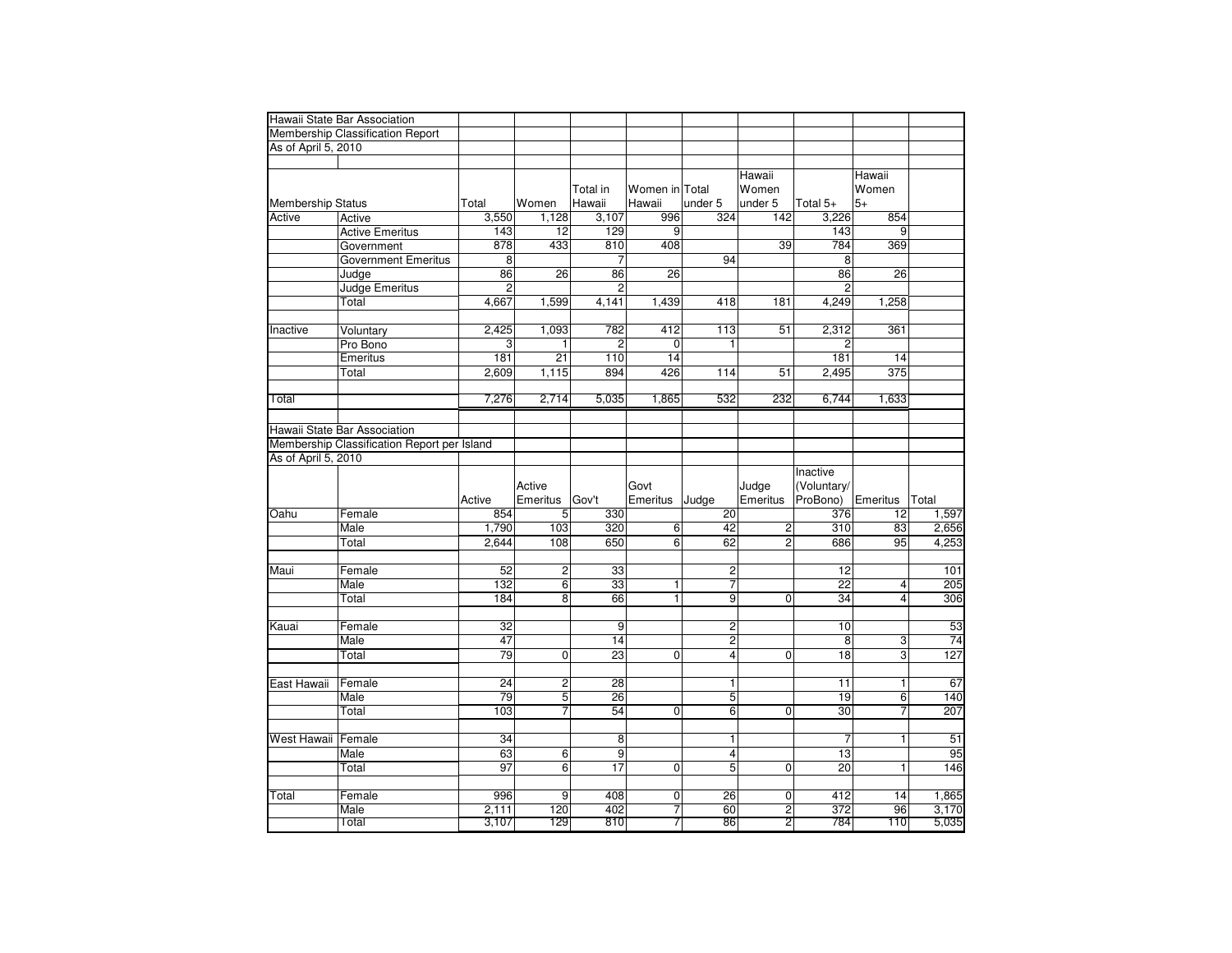## HSBA Pro Bono Hours

| Year | Total # of HSBA<br><b>Members</b> | # of<br><b>Members</b><br>Reporting<br>Pro Bono | Percentage | <b>Total Hours</b> | # of Hours<br><b>Provided by</b><br><b>Active/Govt/Judge</b> | # of Hours<br><b>Provided</b><br>bv<br><b>Inactive</b> | Average |
|------|-----------------------------------|-------------------------------------------------|------------|--------------------|--------------------------------------------------------------|--------------------------------------------------------|---------|
| 2002 | 6.703                             | 1.904                                           | 28.41%     | 105.270            | 90.498                                                       | 14,772                                                 | 55.29   |
| 2003 | 6.804                             | 1,586                                           | 23.31%     | 110.621            | 92.218                                                       | 18.403                                                 | 69.75   |
| 2004 | 6,908                             | 1.877                                           | 27.17%     | 102,387            | 86,209                                                       | 16,178                                                 | 54.55   |
| 2005 | 6.954                             | 1,903                                           | 27.37%     | 103.627            | 87,329                                                       | 16,298                                                 | 54.45   |

|       |                 | # of<br><b>Members</b> |            |                    | # of Hours               | # of Hours<br><b>Provided</b> |       |
|-------|-----------------|------------------------|------------|--------------------|--------------------------|-------------------------------|-------|
|       | Total # of HSBA | <b>Providing</b>       |            |                    | <b>Provided by</b>       | by                            |       |
| Year  | <b>Members</b>  | Pro Bono               | Percentage | <b>Total Hours</b> | <b>Active/Govt/Judge</b> | <b>Inactive</b>               |       |
| *2007 | 7.117           | 3.312                  | 46.54%     | 204.540            | 163.480                  | 41.060                        | 61.76 |
| *2008 | 7.181           | 3.416                  | 47.57%     | 198.150            | 162,839                  | 35,311                        | 58.01 |
| *2009 | 7.276           | 3,604                  | 49.53%     | 231,189            | 185,159                  | 46,030                        | 64.15 |

| <b>Status</b>   | Total # of<br><b>Members</b> | # of Members<br><b>Providing Pro Bono</b> |     | 2007 Pro Bono Hours<br>Reported | Average |
|-----------------|------------------------------|-------------------------------------------|-----|---------------------------------|---------|
| Government      | 886                          | 208                                       | 23% | 7.706                           | 37.05   |
| Judges          | 90                           | 42                                        | 47% | 1.359                           | 32.36   |
| <b>Active</b>   | 3,613                        | 2.419                                     | 67% | 154,416                         | 63.83   |
| <b>Inactive</b> | 2,528                        | 643                                       | 25% | 41.059                          | 63.86   |
| <b>Total</b>    | 7.117                        | 3,312                                     | 47% | 204,540                         | 61.76   |

| <b>Status</b>   | Total # of<br><b>Members</b> | # of Members<br><b>Providing Pro Bono</b> |     | *2008 Pro Bono Hours<br>Reported | Average |
|-----------------|------------------------------|-------------------------------------------|-----|----------------------------------|---------|
| Government      | 915                          | 244                                       | 27% | 9,595                            | 39.33   |
| Judges          | 92                           | 42                                        | 46% | 1,590                            | 37.86   |
| <b>Active</b>   | 3,626                        | 2,459                                     | 68% | 151,654                          | 61.67   |
| <b>Inactive</b> | 2,548                        | 671                                       | 26% | 35,311                           | 52.62   |
| Total           | 7,181                        | 3,416                                     | 48% | 198,150                          | 58.01   |
|                 | Total # of                   | # of Members                              |     | *2009 Pro Bono Hours             |         |
| <b>Status</b>   | <b>Members</b>               | <b>Providing Pro Bono</b>                 |     | Reported                         | Average |
| Government      | 888                          | 299                                       | 34% | 10,692                           | 35.76   |
| Judges          | 88                           | 50                                        | 57% | 2,587                            | 51.74   |
| <b>Active</b>   | 3,693                        | 2,543                                     | 69% | 171,880                          | 67.59   |
| Inactive        | 2,607                        | 712                                       | 27% | 46,030                           | 64.65   |
| <b>Total</b>    |                              |                                           |     |                                  |         |

#### **\*Mandatory reporting of Pro Bono Hours as part of annual renewal process**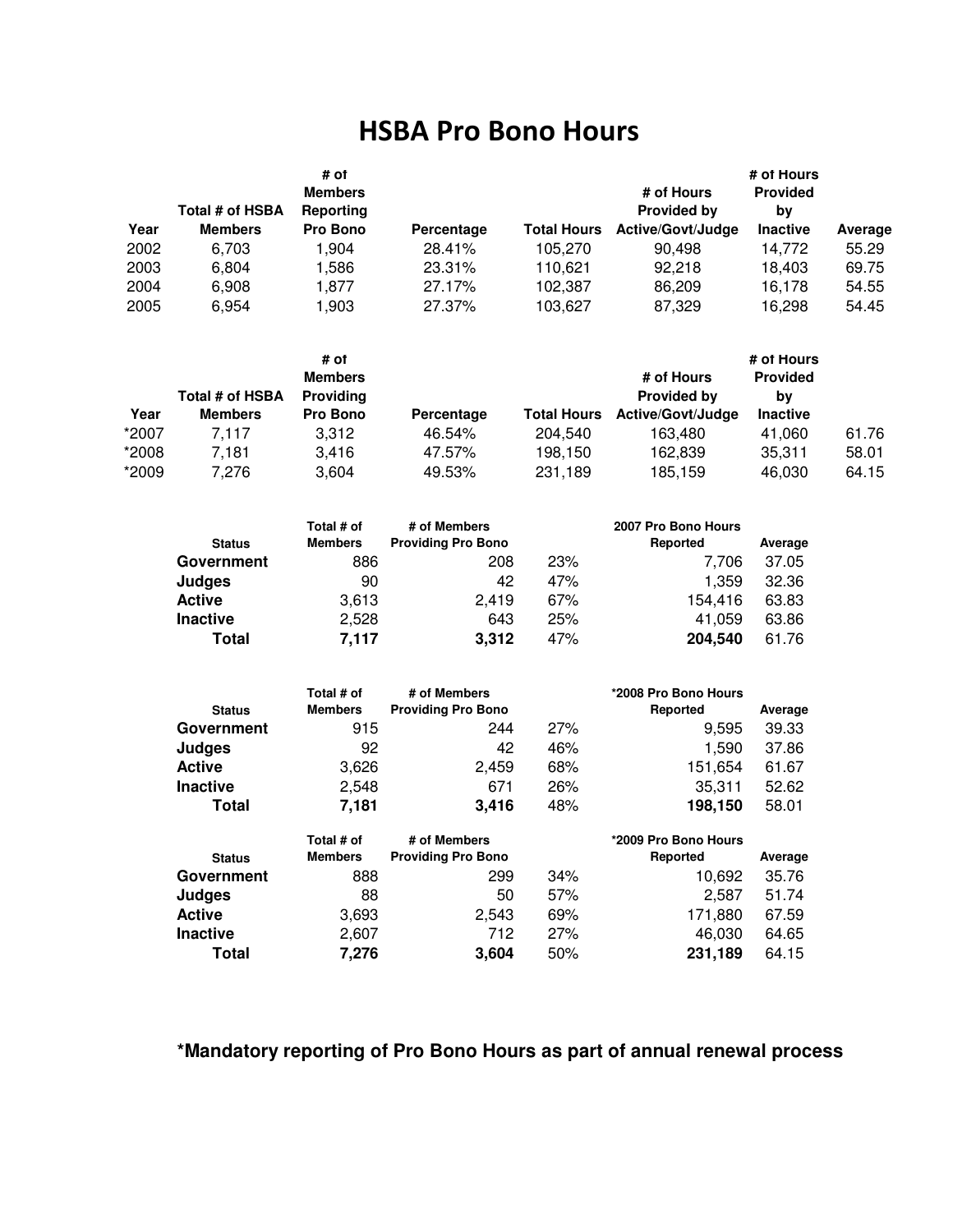# **Professional Liability Insurance Not**

| No. |         | Applicable | Total   |      |  |
|-----|---------|------------|---------|------|--|
|     | 818 22% |            | 405 11% | 3693 |  |

### **Members' Structure of Practice**

|            |         |              |         |              |     | Not in   |         |                |
|------------|---------|--------------|---------|--------------|-----|----------|---------|----------------|
|            |         |              |         | <b>15 or</b> |     | private  |         | Total # of     |
| $2-5$ atty |         | $6-14$ attys |         | more         |     | practice |         | <b>Members</b> |
|            | 615 17% |              | 452 12% | 780          | 21% |          | 435 12% | 3.693          |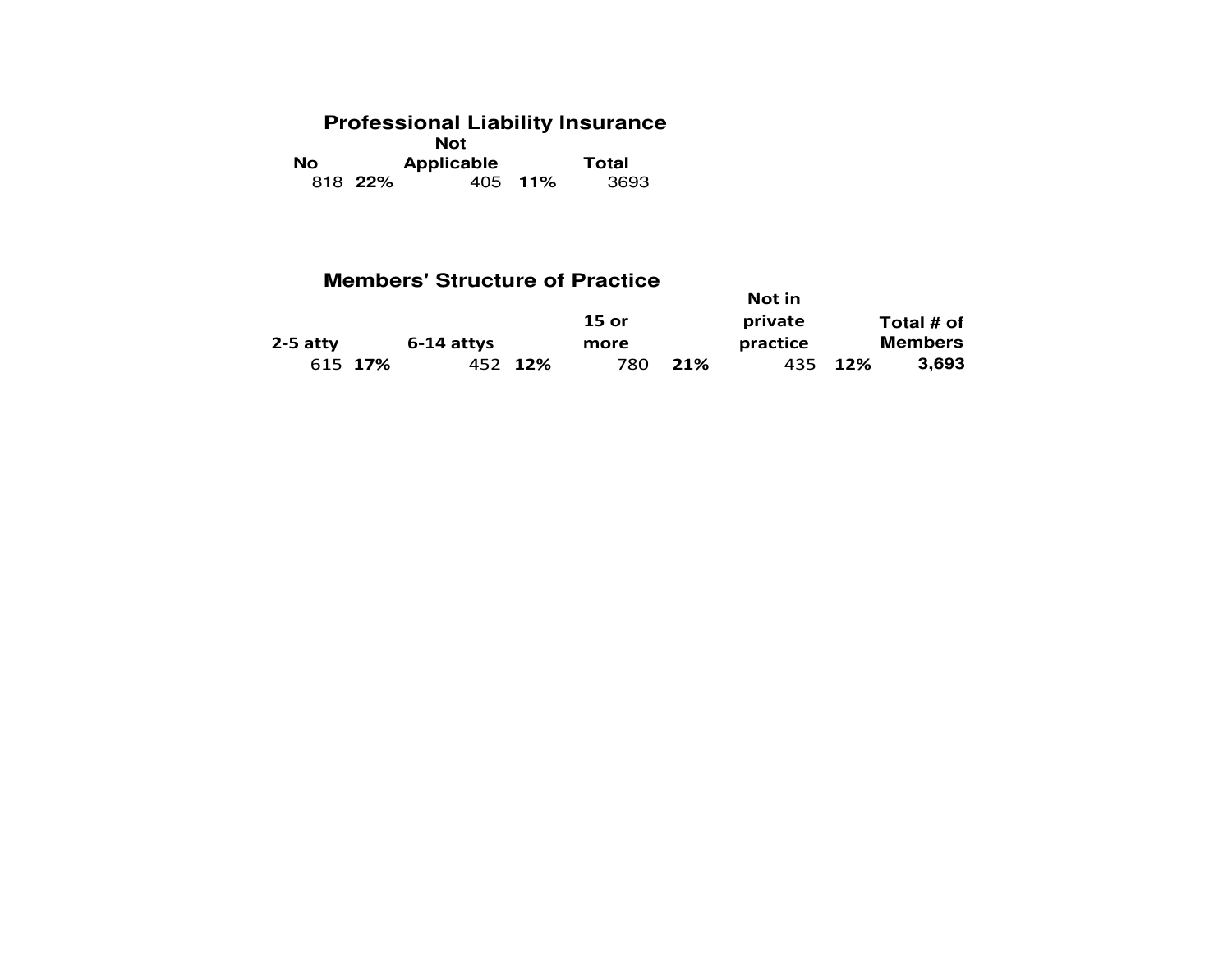## **Members' Ethnicity Summary Worksheet**

|                            | Afro American |            | Caucasian |       |     | <b>Chinese</b> |                                               | <b>Filipino</b> | Hawaiian, Part Haw'n Other Pacific Islander |                 |        |           | Korean |     | Japanese              |     | <b>No Answer</b> |     | <b>Others</b> |     | Total |       | Total                                                       |
|----------------------------|---------------|------------|-----------|-------|-----|----------------|-----------------------------------------------|-----------------|---------------------------------------------|-----------------|--------|-----------|--------|-----|-----------------------|-----|------------------|-----|---------------|-----|-------|-------|-------------------------------------------------------------|
|                            | l Female I    |            |           |       |     |                | Male   Female   Male   Female   Male   Female | Male            | Female                                      | Male            | Female | Male      |        |     | Female  Male   Female |     |                  |     |               |     |       |       | Male   Female  Male   Female  Male   Female  Male   Members |
| Active                     |               |            | 374       | 944   | 116 | 227            | 37                                            | 52              |                                             | 104             |        |           |        | 651 | 228                   | 464 | 167              | 365 | 92            | 179 | ,128  | 2,422 | 3,550                                                       |
| <b>Active - Emeritus</b>   |               |            |           | 60    |     | 19             |                                               |                 |                                             |                 |        |           |        |     |                       | 25  |                  |     |               |     |       | 131   | 143                                                         |
| Government                 |               |            | 100       | 141   | 42  | 441            | 151                                           | 20              | 47                                          | 30 <sup>l</sup> |        |           |        | 13  | 105                   | 104 | 80               | 54  | 36            | 35  | 433   | 447   | 880                                                         |
| <b>Government Emeritus</b> |               |            |           |       |     |                |                                               |                 |                                             |                 |        |           |        |     |                       |     |                  |     |               |     |       |       |                                                             |
| Judge                      |               |            |           | 221   |     |                |                                               |                 |                                             |                 |        |           |        |     |                       | 10  |                  |     |               |     | 26    | 60    | 86                                                          |
| <b>Judge Emeritus</b>      |               |            |           |       |     |                |                                               |                 |                                             |                 |        |           |        |     |                       |     |                  |     |               |     |       |       |                                                             |
| <b>Inactive Emeritus</b>   |               |            |           | 721   |     | IЗ             |                                               |                 |                                             |                 |        |           |        |     |                       | 40  |                  |     |               |     | 21    | 158   | 179                                                         |
| <b>Inactive Voluntary</b>  |               |            | 418       | 664   | 106 | 741            | 33                                            | 181             | 85                                          | 55              |        |           | 31     | 19  | 159                   | 159 | 162              | 250 | 79            | 69  | 1,093 | 1,332 | 2,425                                                       |
| <b>Inactive Pro Bono</b>   |               |            |           |       |     |                |                                               |                 |                                             |                 |        |           |        |     |                       |     |                  |     |               |     |       |       |                                                             |
| Total                      | 13            | <b>271</b> | 922       | 1,909 | 268 | 381            | 87                                            | 101             | <b>205</b>                                  | 211             | 18     | <b>28</b> | 72     | 104 | 499                   | 803 | 421              | 704 | <b>2091</b>   | 294 | 2,714 | 4,562 | 7,276                                                       |

|                 | <b>Afro American</b> | Caucasian                | <b>Chinese</b> | <b>Filipino</b> |     | Hawaiian. Part Haw'n Other Pacific Islander | Korean   | Japanese | <b>No Answer</b> | <b>Others</b> | <b>Total</b> |
|-----------------|----------------------|--------------------------|----------------|-----------------|-----|---------------------------------------------|----------|----------|------------------|---------------|--------------|
| Active          |                      | .386                     | 363            | 92              | 184 |                                             | 98       | 74 7     | 545              | 275           | 3,693        |
| Government      |                      | 244                      | 86             | n7<br>، ب       |     |                                             | nn<br>22 | 210      | 135              |               | 888          |
| Judge           |                      | 30                       |                |                 |     |                                             |          |          |                  |               | 88           |
| <b>Inactive</b> |                      | $\overline{\phantom{a}}$ | 194            | ◡               | 147 |                                             |          | 358      | 431              | 155           | 2,607        |
| Total           |                      | 2.831                    | 649            | 188             | 416 |                                             | 176      | 1.302    | .125             | 503           | 7,276        |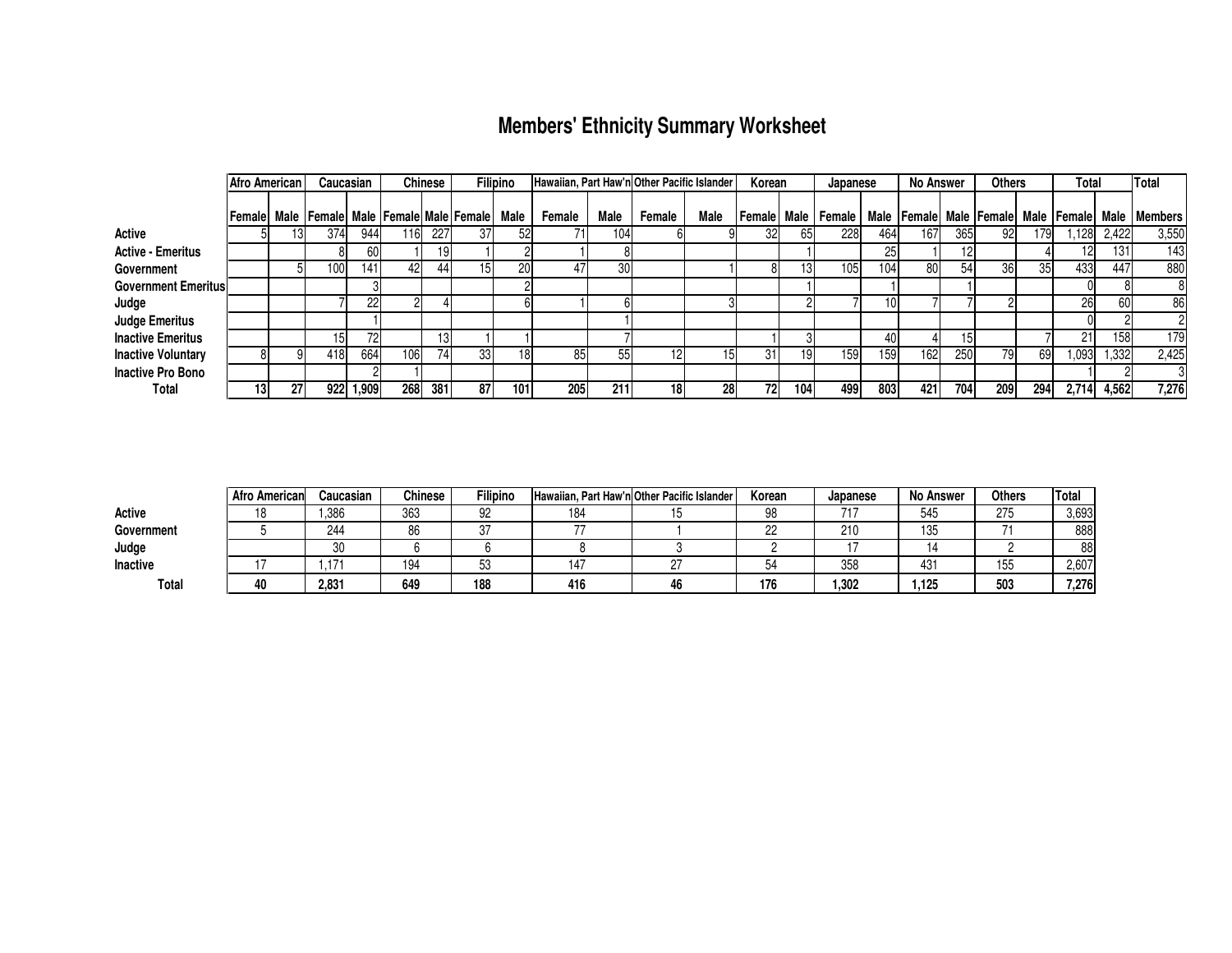